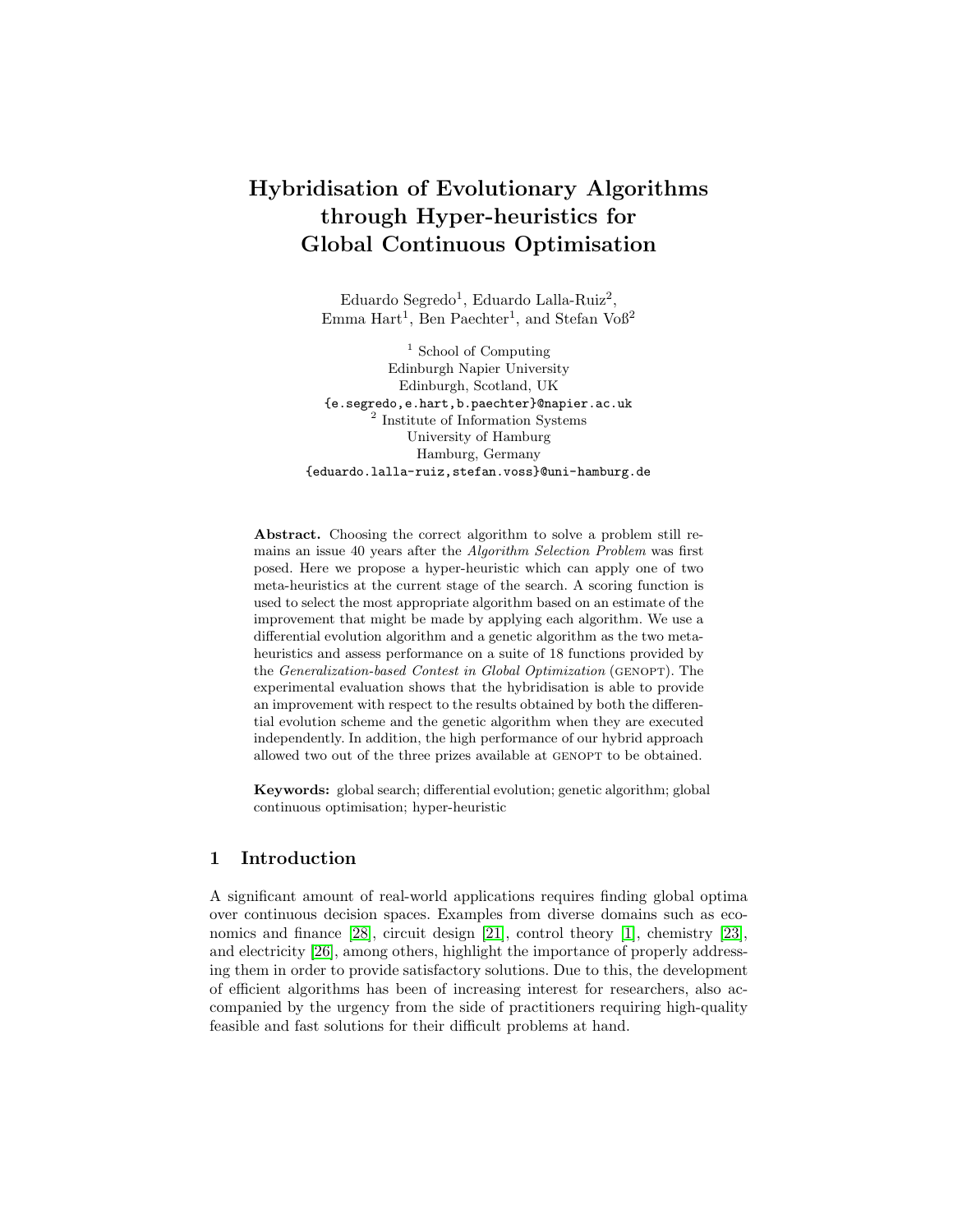In this context, various are the approaches that have been recently proposed for non-differentiable global optimisation. For instance, in [\[13\]](#page-9-4), a predictive approach to the reproduction phase of new individuals for a well-known metaheuristic was proposed. Another example is given by [\[14\]](#page-9-5), where a derivativefree global heuristic, which deals with constraints by static and dynamic penalty function techniques, was presented. Finally, a modification over an existing exact penalty algorithm for making it derivative-free, which in addition makes use of a local search procedure, was introduced in [\[7\]](#page-8-1).

Evolutionary Computation (ec) is a relevant field with many applications within global optimisation [\[5,](#page-8-2)[25\]](#page-9-6). Its main goal is to study, develop, and analyse algorithms following the biological notion of evolution within the Darwinian principles. The above has motivated the development of a wide variety of algorithms. In this regard, some of the most frequently used methods, which belong to the family of Evolutionary Algorithms (eas), are Genetic Algorithms (gas) [\[10\]](#page-8-3), due to their easy and flexible implementation, as well as their exhibited performance. Furthermore, during the last two decades, another EA called *Differential Evolu-*tion (DE), proposed in [\[22\]](#page-9-7), has been successfully applied not only to benchmark problems but also to several real-world applications [\[4\]](#page-8-4).

Another field of research that has gained a significant popularity during last years is that of Hyper-heuristics (hh). A hh can be defined as a search method or a learning mechanism for selecting or generating meta-heuristics or tailored heuristics to solve computational search problems [\[2\]](#page-8-5). Therefore, they function at a higher level of abstraction when compared to meta-heuristics and heuristics, and usually have no knowledge about the domain of the problem at hand. In this context, hh based on selection try to address the Algorithm Selection Problem [\[15\]](#page-9-8) by iteratively identifying and selecting the most promising low-level meta-heuristics or heuristics, from a set of candidates, for solving a particular instance of an optimisation problem [\[3\]](#page-8-6). This can be done by means of a scoring function that is used for assessing the performance of each low-level approach.

In this work, we propose a hybridised ea that uses a selection-based hh to address the set of global continuous optimisation problems provided for the Generalization-based Contest in Global Optimization  $(\text{genoPT})^1$  $(\text{genoPT})^1$  organised in the field of the Learning and Intelligent Optimization Conference (LION 10). The HH selects the most suitable meta-heuristic to be applied at the current stage of the search procedure, choosing between a DE scheme and a GA. If both algorithms are applied in isolation, then for some problems, DE is the best performing approach, with the ga failing to converge to high-quality solutions, while for other instances, the opposite situation is observed. By combining the eas by means of a hh, we are able to produce a more powerful approach that overcomes the weaknesses of the individual algorithms on the majority of considered problems.

The remainder of this paper is organised as follows. Section [2](#page-2-0) describes our hybridisation of EAs through the use of a HH. Section [3](#page-5-0) describes the experimental evaluation and provides a discussion of the results obtained. Finally, Section [4](#page-7-0)

<span id="page-1-0"></span><sup>&</sup>lt;sup>1</sup> The manifesto of the contest, including its instructions and rules, can be found in the following URL: <http://genopt.org/genopt.pdf>.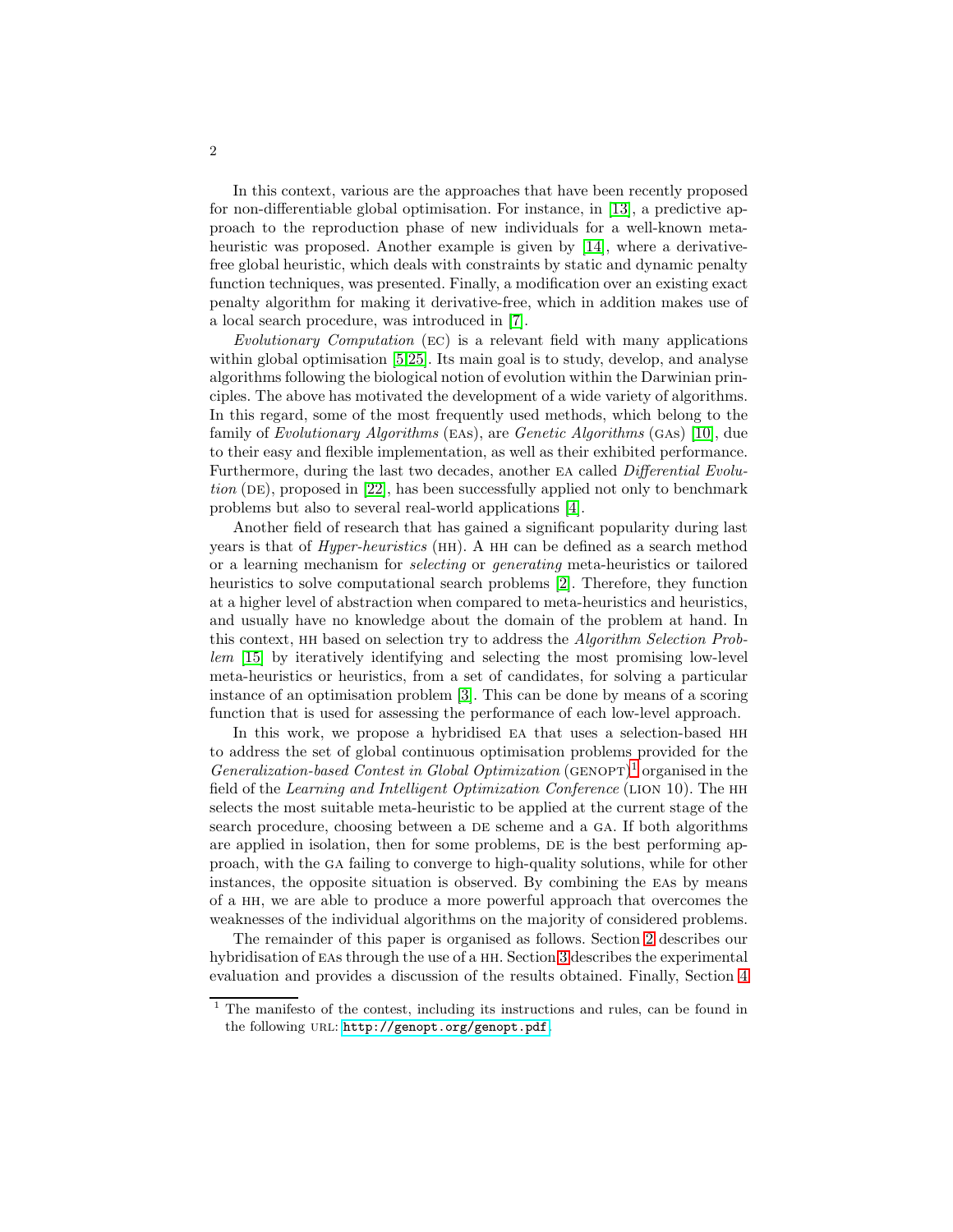draws the main conclusions extracted from the work and provides several lines for further research.

# <span id="page-2-0"></span>2 Hybridisation of evolutionary algorithms

This section is devoted to the description of the hybridisation, through the use of a hh (Section [2.4\)](#page-4-0), of two meta-heuristics. Section [2.1](#page-2-1) introduces an adaptive version of de, while Section [2.2](#page-3-0) presents the implementation of the ga applied. Additionally, with the aim of increasing the convergence speed of the whole optimisation scheme, a Global Search (gs) procedure is described in Section [2.3,](#page-4-1) which is incorporated into both meta-heuristics.

## <span id="page-2-1"></span>2.1 Adaptive differential evolution

DE is a stochastic direct search method particularly suited for continuous global optimisation [\[22\]](#page-9-7). In DE, the decision variables of a given problem are defined by a vector  $\boldsymbol{X} = [x_1, x_2, \dots, x_i, \dots, x_D]$ , being D the number of decision variables or the dimensionality of the problem, and every  $x_i$  a real number. The quality of each vector **X** is given by the objective function  $f(\mathbf{X})(f: \Omega \subseteq \mathbb{R}^D \to \mathbb{R})$ . The goal of global optimisation, considering a minimisation problem, is thus to find a vector  $X^* \in \Omega$  where  $f(X^*) \leq f(X)$  holds for all  $X \in \Omega$ . In the particular case of box-constrained optimisation problems, the feasible region  $\Omega$  is defined by particular values for the lower  $(a_i)$  and upper  $(b_i)$  bounds of each variable, *i.e.*  $\Omega = \prod_{i=1}^{D} [a_i, b_i].$ 

In this work, we apply an adaptive version of the approach  $DE/current-to$  $pbest/1/bin$ , which uses JADE [\[27\]](#page-9-9) as the control scheme. We selected this variant since it showed to be one of the best exploitative schemes in  $[19]$ . JADE is responsible for adapting the values of the *mutation scale factor*  $F$  and the *crossover* rate  $CR$  of DE, which will be introduced in the following lines.

The operation of this DE scheme is as follows. First of all, a population  $P$ with NP individuals  $(P = [\mathbf{X}_1, \mathbf{X}_2, \dots, \mathbf{X}_j, \dots, \mathbf{X}_{NP}]$ , also called vectors in the scope of DE, is initialised by using a particular strategy. Each individual comprises  $D$  decision variables. The value of the decision variable  $i$  belonging to the individual  $X_j$  is denoted by  $x_{j,i}$ . Then, successive iterations are evolved by executing the following steps, until a stopping criterion is satisfied. For each vector in the current population, referred to as *target vector*  $(\mathbf{X}_i)$ , a new mutant vector  $(V_j)$  is created using a mutant vector generation strategy. In our case, we apply the current-to-pbest/1 scheme. Any vector in the population different from the target vector is randomly selected as the base vector. The mutant vector  $V_j$  for target vector  $X_j$  is thus created as shown in Eq. [1,](#page-3-1) where  $r_1$  and  $r_2$  are mutually exclusive integers different from the index j chosen at random from the range [1, NP]. Moreover, the individual  $\boldsymbol{X}_{r_3}$  is randomly selected from the fittest  $p \times 100\%$  individuals. Another parameter K is also introduced, but in order to facilitate the parameterisation of the whole scheme,  $K = F$  is usually considered, with  $F$  the mutation scale factor allowing the exploration and exploitation abilities of DE to be balanced.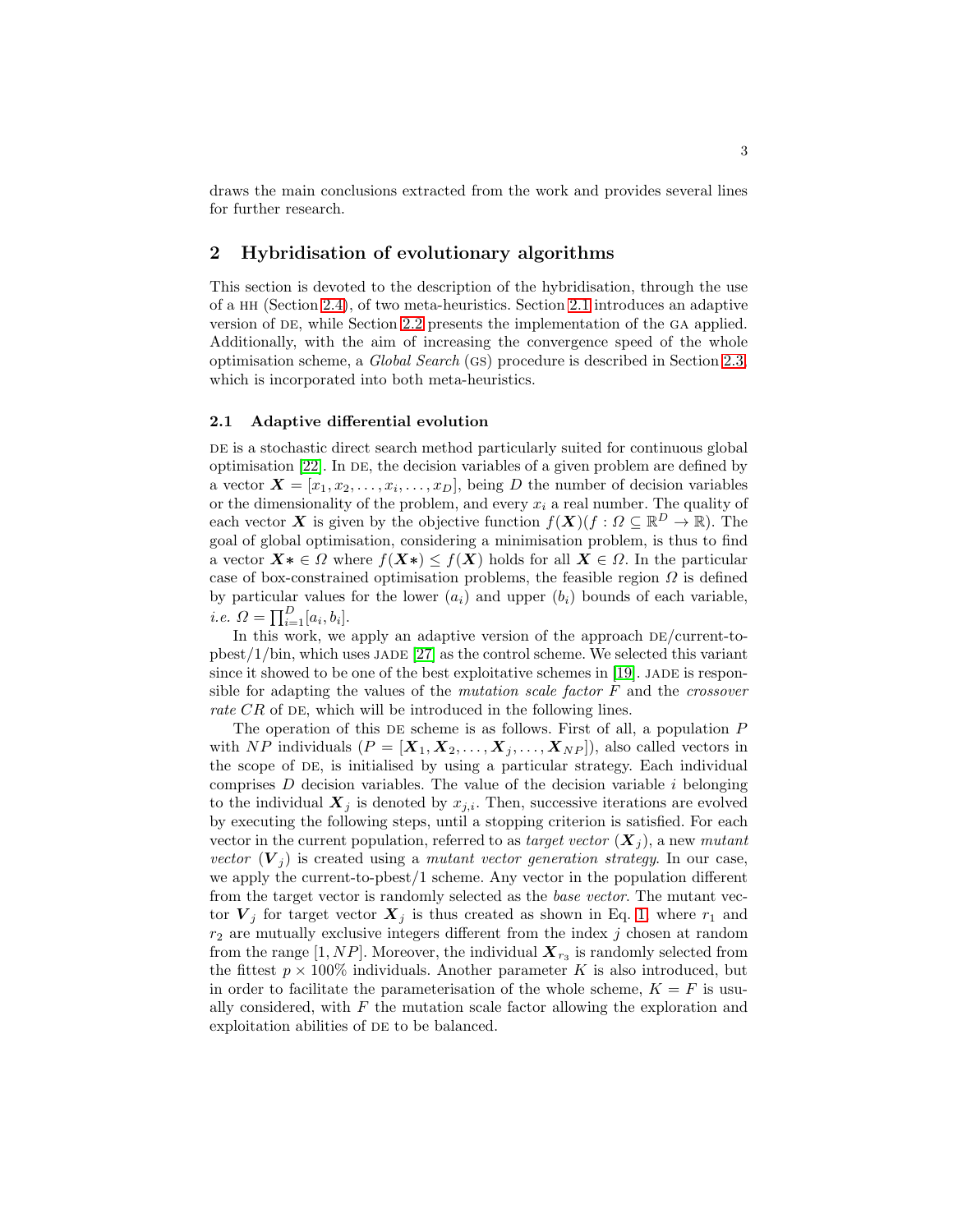<span id="page-3-1"></span>
$$
V_j = X_j + K \times (X_{r_3} - X_j) + F \times (X_{r_1} - X_{r_2})
$$
 (1)

After applying the mutant vector generation strategy, the mutant vector is combined with the target vector to generate a *trial vector*  $(U_i)$  through a crossover operator. The combination of the mutant vector generation strategy and the crossover operator is usually referred to as the trial vector generation strategy. The most commonly applied operator for combining the target and mutant vectors, and the one considered herein, is the binomial crossover (bin). The crossover operation is controlled by means of the crossover rate  $CR$ . The binomial crossover generates a trial vector as shown in Eq. [2.](#page-3-2) A uniformly distributed random number in the range [0, 1] is given by  $rand_{j,i}$ , and  $i_{rand} \in [1, 2, ..., D]$ is an index selected in a random way that ensures that at least one variable is propagated from the mutant vector to the trial one. For the remaining cases, the probability of the variable being inherited from the mutant vector is CR. Otherwise, the variable of the target vector is considered.

<span id="page-3-2"></span>
$$
u_{j,i} = \begin{cases} v_{j,i} \text{ if } (rand_{j,i} \leq CR \text{ or } i = i_{rand}) \\ x_{j,i} \text{ otherwise} \end{cases}
$$
 (2)

The trial vector generation strategy, as described above, might generate vectors outside the feasible region  $\Omega$ . One of the most widely used schemes is based on randomly reinitialising the infeasible values in their corresponding feasible ranges, and it is the one applied herein. After generating NP trial vectors, each one is compared against its corresponding target vector. For each pair, the one that minimises the objective function is selected to survive. In case of a tie, in our version the trial vector survives. Finally, the gs depicted in Section [2.3](#page-4-1) is applied to the surviving population.

## <span id="page-3-0"></span>2.2 Genetic algorithm

The other approach we selected for our hybridisation is a generational ga with elitism preservation. This was selected as it has previously been demonstrated to be the best performing mono-objective approach when solving continuous optimisation problems with different dimensions [\[20\]](#page-9-11). The operation of this algorithm follows the typical scheme of a GA. First of all, an initial population with  $NP$  individuals is randomly generated. Then, for each generation,  $NP-1$  offspring are created. Parents are selected by using the well-known Binary Tournament [\[8\]](#page-8-7), while offspring are obtained by applying the Uniform Mutation operator [\[8\]](#page-8-7) and the Simulated Binary Crossover operator [\[6\]](#page-8-8), with mutation and crossover rates  $p_m$  and  $p_c$ , respectively. Afterwards, during the replacement stage, all parents, except the fittest one, are discarded, and they are replaced by the generated offspring. Finally, the last step of the algorithm is the application of the gs described in Section [2.3](#page-4-1) to the surviving population. The above process is repeated until a given stopping criterion is achieved. In order to complete the definition of this GA, we should note that individuals are represented by a vector of  $D$  real numbers, being D the number of decision variables of the problem considered.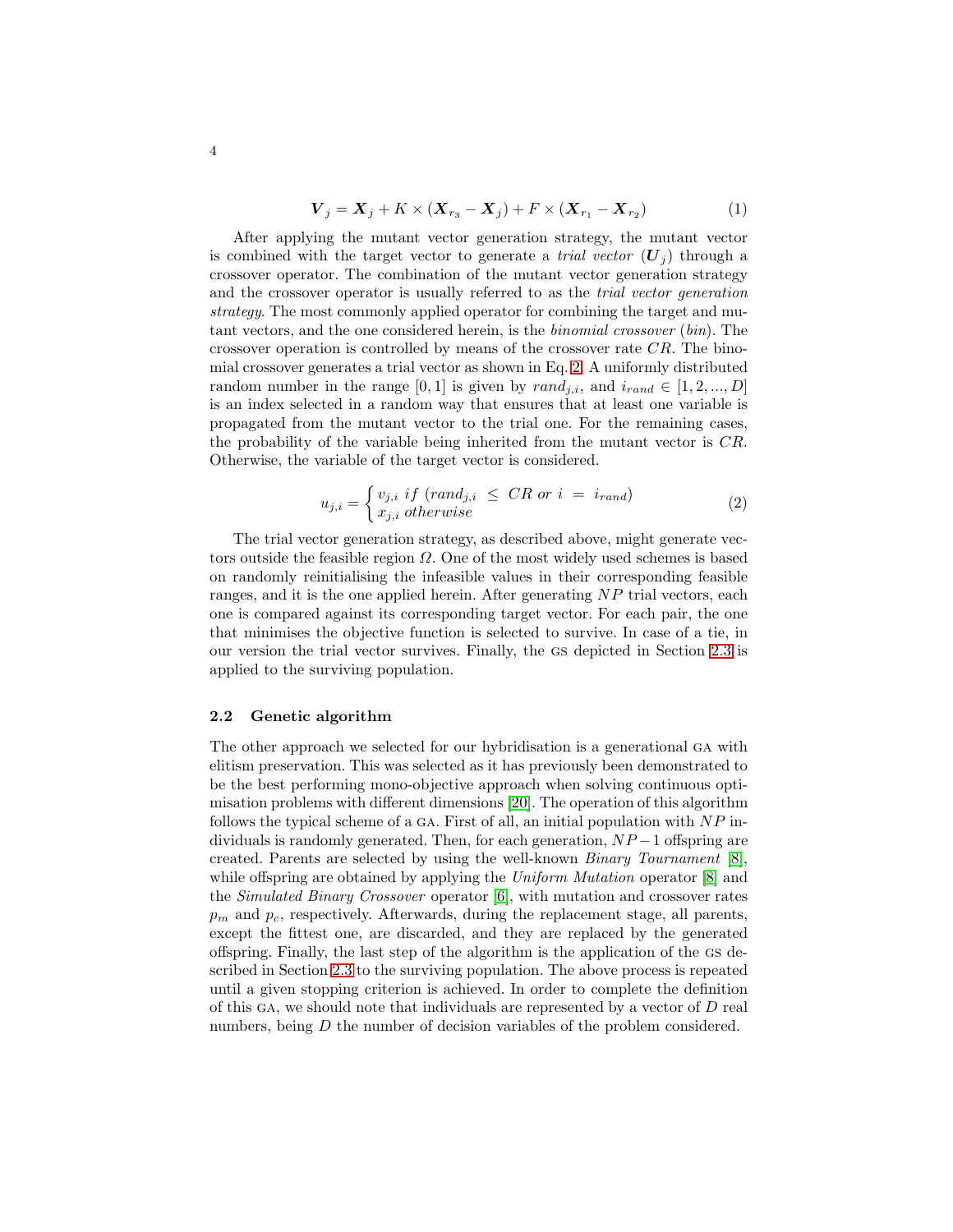#### <span id="page-4-1"></span>2.3 Global search procedure

In order to address potential slow convergence in both DE and GA that arises when addressing difficult problems, and to improve the quality of the solutions provided, a gs procedure based on the one proposed in [\[11\]](#page-8-9), is applied to both algorithms. It is defined as follows. Given an individual  $X_k$  randomly selected from the current population, a new individual  $V$  is generated by means of Eq. [3,](#page-4-2)

<span id="page-4-2"></span>
$$
\mathbf{V} = a_1 \times \mathbf{X}_k + a_2 \times \mathbf{X}_{Best} + a_3 \times (\mathbf{X}_{r_1} - \mathbf{X}_{r_2}), \tag{3}
$$

with  $a_1, a_2$ , and  $a_3$  being three numbers randomly selected from the range  $[0, 1]$ , and for which the condition  $a_1 + a_2 + a_3 = 1$  is satisfied.  $\boldsymbol{X}_{Best}$  is the best individual in the current population, i.e. the one with the lowest objective value, and  $\mathbf{X}_{r_1}$  and  $\mathbf{X}_{r_2}$  represent two different individuals randomly selected from the current population. We should note that indexes  $k$ ,  $r_1$ , and  $r_2$  are mutually exclusive. Once the new individual  $V$  is generated, it is evaluated and compared to the individual  $\mathbf{X}_k$ . In case  $f(\mathbf{V}) < f(\mathbf{X}_k)$ , V replaces  $\mathbf{X}_k$  in the current population, *i.e.*  $X_k = V$ , and the GS starts another iteration for trying to improve  $X_k$ . Otherwise, individual V is discarded and the GS is stopped. The main novelty in our work is that the GS is iteratively applied to individual  $\mathbf{X}_k$ until it cannot be improved anymore. This contrasts to earlier work in [\[11\]](#page-8-9) in which the GS is only applied once to individual  $\boldsymbol{X}_k$ .

## <span id="page-4-0"></span>2.4 Hyper-heuristic

A variant of the selection hh firstly proposed in [\[24\]](#page-9-12) is used to select between the two aforementioned eas. The said variant was proposed and has been successfully applied by the authors in previous work [\[16](#page-9-13)[,17](#page-9-14)[,20\]](#page-9-11). It is based on using a scoring and a selection strategy for choosing the most suitable low-level configuration. Once a low-level configuration is selected, only that strategy is executed until a local stopping criterion is achieved. When this happens, another low-level configuration is selected and executed. The final population of the last low-level configuration becomes the initial population of the new low-level configuration. This process continues until a global stopping criterion is satisfied. In the particular case of the current work, a fixed number of evaluations, established by the GENOPT rules, is considered as the global stopping criterion.

The low-level configuration that must be executed is selected as follows. First, the *scoring strategy* assigns a score to each of the two EAs. This score estimates the improvement that each configuration might achieve starting from the current population. Larger values are assigned to more promising approaches, based on their historical performance. To calculate this estimate, the previous improvements in the objective value achieved by each configuration are used. The improvement  $\gamma$  is defined as the difference, in terms of the objective value, between the best individual found so far, and the best initial individual. Given a configuration conf that has been executed j times, the score  $s($ conf) is calculated as a weighted average of its last  $k$  improvements. This is shown in Eq. [4,](#page-5-1) where  $\gamma[conf][j-i]$  represents the improvement achieved by the configuration conf in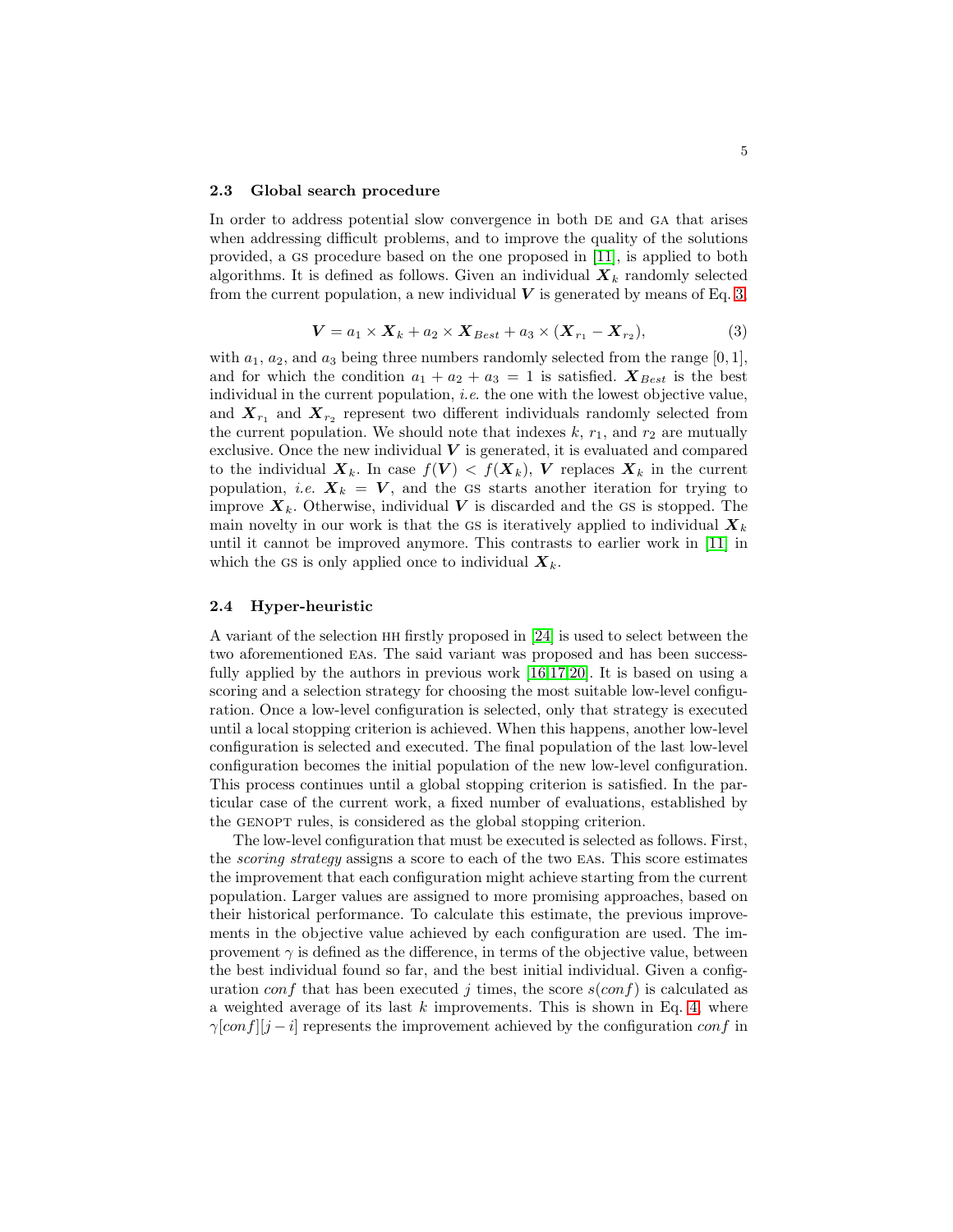execution number  $j - i$ . The adaptation level of HH, i.e. the amount of historical knowledge considered to perform its decisions, can be varied depending on the value of  $k$ . Finally, the weighted average assigns a greater importance to the most recent executions, with the aim of better adapting decisions to the current stage of the search procedure, thus discarding too old information.

<span id="page-5-1"></span>
$$
s(conf) = \frac{\sum_{i=1}^{\min(k,j)} (\min(k,j) + 1 - i) \cdot \gamma[conf][j - i]}{\sum_{i=1}^{\min(k,j)} i}
$$
(4)

The hh is elitist, namely, it selects the low-level configuration that maximises the score  $s(conf)$ . However, some selections are randomly performed by following a uniform distribution: this is tuned by means of a parameter  $\beta$ , which represents the minimum selection probability that should be assigned to each low-level configuration. If  $n_h$  is the number of low-level configurations involved, then a random selection is performed in  $\beta \cdot n_h$  percentage of the cases.

## <span id="page-5-0"></span>3 Experimental evaluation

This section is focused on describing the experiments conducted with the optimisation scheme introduced in Section [2.](#page-2-0)

Experimental method The eas, as well as the hh framework, were implemented using the Meta-heuristic-based Extensible Tool for Cooperative Optimi-sation (METCO) [\[12\]](#page-9-15). Tests were run on a Debian GNU/Linux computer with four AMD® Opteron<sup>TM</sup> processors (model number 6164 HE) at 1.7 GHz and 64 gb ram. Since all experiments used stochastic algorithms, each execution was repeated 100 times with different initial seeds. With respect to the former, comparisons between algorithms were carried out by applying the following statistical analysis [\[18\]](#page-9-16). First, a Shapiro-Wilk test was performed to check whether the values of the results followed a normal (Gaussian) distribution. If so, the Levene test checked for the homogeneity of the variances. If the samples had equal variance, an anova test was done. Otherwise, a Welch test was performed. For non-Gaussian distributions, the non-parametric Kruskal-Wallis test was used. For all tests, a significance level  $\alpha = 0.05$  was considered.

Problem set Experiments were carried out using the set of continuous optimisation problems proposed for the GENOPT. The set is composed of three families of functions with different features, and a particular function is defined by its identifier. For the contest, 6 functions created by the GKLS gen-erator [\[9\]](#page-8-10)  $(f_1-f_6)$ , 6 conditioned transforms of classical benchmarks  $(f_7-f_{12})$ , and 6 composite functions  $(f_{13}-f_{18})$ , were proposed. Functions  $f_1-f_{12}$  were defined by identifiers 0–11, while functions  $f_{13}-f_{18}$  were defined by identifiers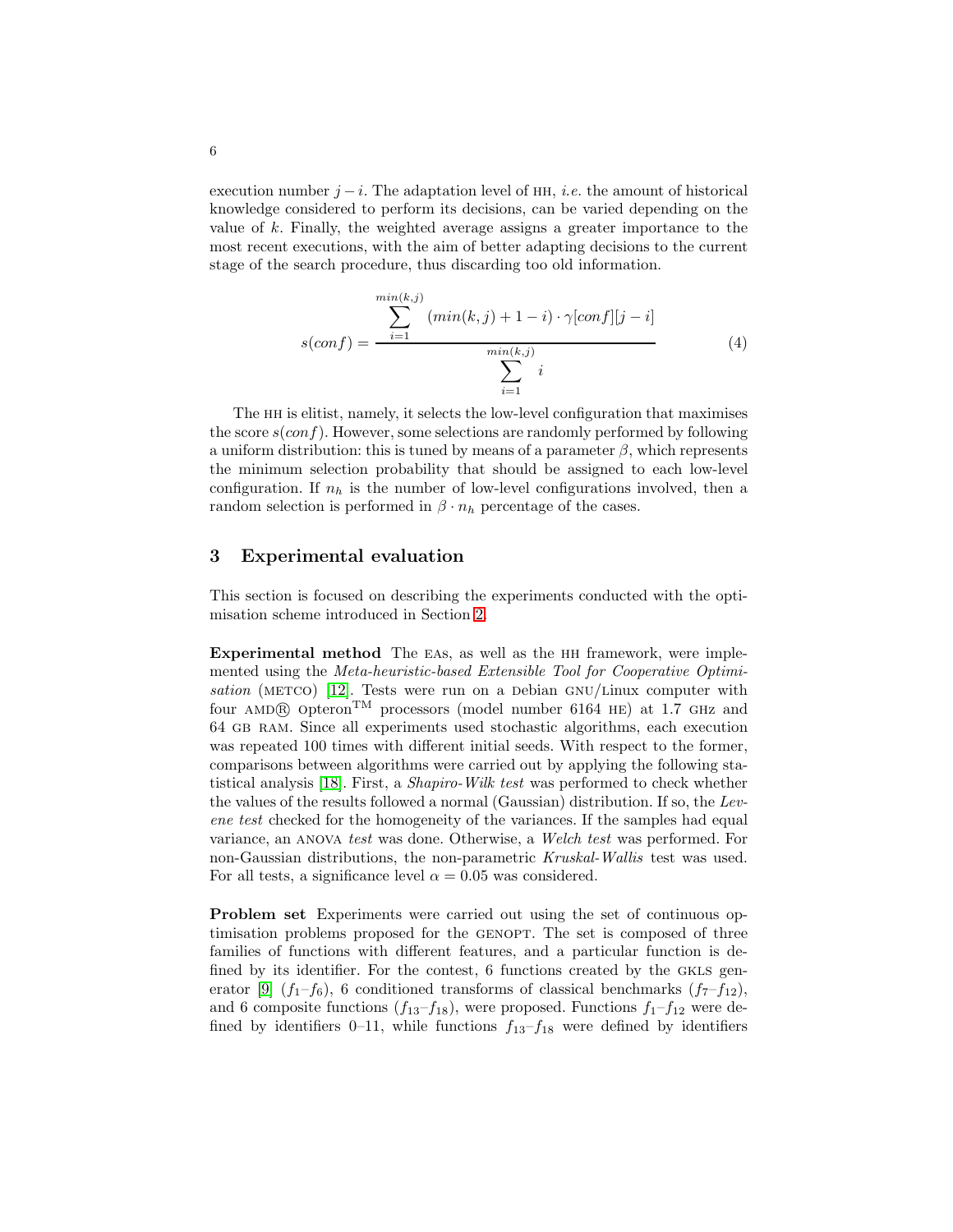<span id="page-6-0"></span>Table 1: Parameterisation of the genetic algorithm

| Parameter                | Value | Parameter                                   | Value |
|--------------------------|-------|---------------------------------------------|-------|
| Stopping criterion       |       | $1 \cdot 10^6$ evals. Mutation rate $(p_m)$ | 1/D   |
| Population size $(NP)$ 5 |       | Crossover rate $(p_c)$                      |       |

<span id="page-6-1"></span>Table 2: Parameterisation of the differential evolution scheme

| Parameter                          | Value                 | Parameter                   | Value |
|------------------------------------|-----------------------|-----------------------------|-------|
| Stopping criterion                 | $1 \cdot 10^6$ evals. | Mutation scale factor $(F)$ | JADE  |
| Population size $(NP)$             | 32                    | Crossover rate $(CR)$       | JADE  |
| $\%$ of best individuals $(p)$ 0.1 |                       |                             |       |

Table 3: Parameterisation of the hyper-heuristic

<span id="page-6-2"></span>

| Parameter                  | Value | Parameter                                                                               | Value |
|----------------------------|-------|-----------------------------------------------------------------------------------------|-------|
|                            |       | Local stopping criterion $1.2 \cdot 10^4$ evals. Minimum selection rate ( $\beta$ ) 0.1 |       |
| Low-level configs. $(n_h)$ |       | Historical knowledge $(k)$                                                              | 5     |

1586038869–1586038874. Initial seeds were fixed by the genopt organisation to values 1586038869–1586038968. Finally, following the instructions given for the contest, in the current work, for those functions with an even identifier, the number of decision variables  $D$  was fixed to 10. For the remaining functions, 30 decision variables were considered.

Parameters Tables [1](#page-6-0) and [2](#page-6-1) show the parameterisation for the GA and DE, respectively. Parameter values for both eas were selected based on previous knowledge of the authors [\[19,](#page-9-10)[20\]](#page-9-11). However, in order to fix parameter values for hh, different parameterisations were considered, which did not present statistically significant differences among them. The above means that hh is robust from the point of view of its parameters, since altering them is not going to significantly affect the performance of the whole optimisation scheme. Table [3](#page-6-2) shows the particular configuration of hh that we applied for the set of functions considered. Regarding the number of low-level configurations  $n_h$ , we should note that different values were also tested, by taking into account different parameterisations for DE and GA as the candidate set of HH. Nevertheless, the usage of more than two low-level configurations, *i.e.*  $n_h > 2$ , started to degrade somewhat the performance of the whole optimisation scheme. The reader should recall that hh makes some random decisions. If some candidate configurations do not perform properly, some function evaluations might be lost due to the random selection of one of those configurations, with the consequent decrease in performance of the whole search procedure. This is the main reason why we selected only two low-level configurations, one based on DE and the other one based on GA.

Table [4](#page-7-1) shows, for each considered problem, a statistical comparison among hh and each of both eas executed independently. Particularly, it shows if hh statistically outperformed DE or GA  $(\uparrow)$ , if HH was statistically outperformed by DE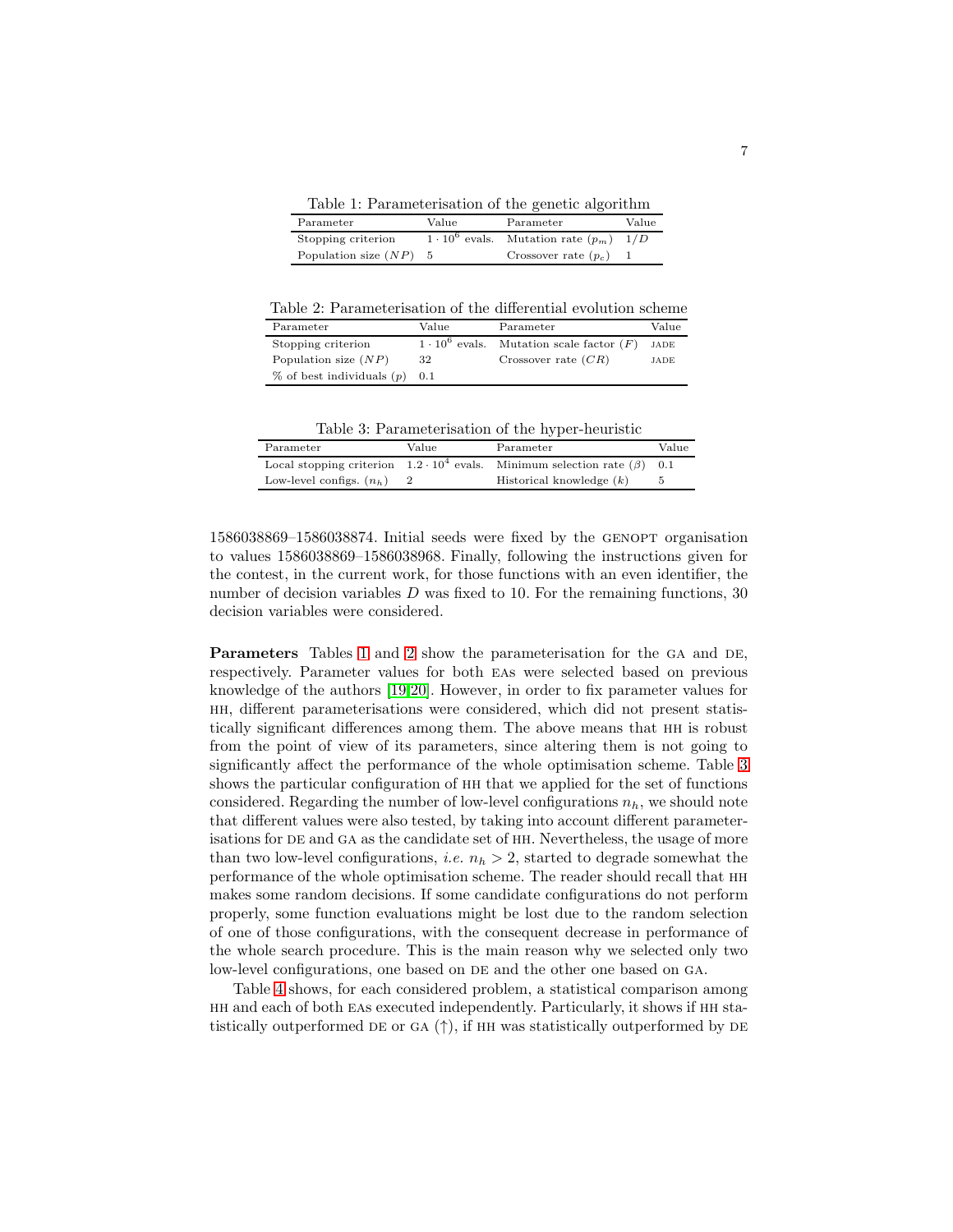| f        | Alg.      | p-value    | Dif.       | f              | Alg.      | p-value    | Dif.              | f        | Alg.      | p-value    | Dif.              |
|----------|-----------|------------|------------|----------------|-----------|------------|-------------------|----------|-----------|------------|-------------------|
| $f_1$    | DE        | $1.53e-26$ | ↑          | f <sub>2</sub> | DE        | 2.51e-28   | ↑                 | $f_3$    | DE        | 1.81e-29   | ↑                 |
|          | <b>GA</b> | $6.69e-12$ | ↑          |                | <b>GA</b> | $1.38e-10$ | ↑                 |          | <b>GA</b> | 1.28e-12   | ↑                 |
| $f_4$    | DE        | 2.69e-21   | $\uparrow$ | $f_5$          | DE        | 2.19e-28   | ↑                 | $f_6$    | DE        | $2.23e-18$ | ↑                 |
|          | <b>GA</b> | 4.75e-05   | ↑          |                | <b>GA</b> | 3.07e-13   | 个                 |          | <b>GA</b> | $1.25e-03$ | ↑                 |
| $f_7$    | DE        | $2.40e-16$ | ↑          | $f_8$          | DE        | 1.48e-01   | $\leftrightarrow$ | $f_9$    | DE        | 8.09e-02   | $\leftrightarrow$ |
|          | <b>GA</b> | $2.52e-34$ | ↑          |                | GA        | $2.52e-34$ | ↑                 |          | <b>GA</b> | 3.07e-34   | ↑                 |
|          | DE        | 5.53e-39   | ↑          | $f_{11}$       | DE        | 6.94e-14   | 个                 | $f_{12}$ | DE        | 7.70e-12   | ↑                 |
| $f_{10}$ | <b>GA</b> | 5.54e-39   | ↑          |                | <b>GA</b> | $2.52e-34$ | ↑                 |          | <b>GA</b> | 2.52e-34   | ↑                 |
| $f_{13}$ | DE        | 9.98e-09   | ↑          | $f_{14}$       | DE        | $3.27e-02$ | ↑                 | $f_{15}$ | DE        | 1.98e-05   | ↓                 |
|          | <b>GA</b> | $2.52e-34$ | ↑          |                | <b>GA</b> | 2.66e-33   | ↑                 |          | <b>GA</b> | 2.52e-34   | ↑                 |
| $f_{16}$ | DE        | 5.18e-34   | $\uparrow$ | $f_{17}$       | DE        | 2.87e-30   | ↑                 | $f_{18}$ | DE        | 5.17e-05   | ↑                 |
|          | <b>GA</b> | 2.52e-34   | ↑          |                | <b>GA</b> | $2.52e-34$ |                   |          | <b>GA</b> | $2.52e-34$ |                   |

<span id="page-7-1"></span>Table 4: Statistical comparison between HH and EAs considering problems  $f_1-f_{18}$ 

or GA  $(\downarrow)$ , and cases for which statistically significant differences did not appear between HH and DE or GA  $(\leftrightarrow)$ . We should note that HH statistically outperforms a particular ea if there exist statistically significant differences between them, *i.e.* if the p-value is lower than  $\alpha = 0.05$ , and if at the same time, the Vargha Delaney effect size between HH and the given EA is lower than 0.5, since we are dealing with minimisation problems.

It can be observed that hh was statistically better in 33 out of 36 statistical comparisons. In 15 out of 18 problems, hh was able to provide statistically better solutions than DE and GA. For problems  $f_8$  and  $f_9$ , DE did not present statistically significant differences with hh, but the latter was able to statistically outperform GA. Finally, considering the problem  $f_{15}$ , HH was statistically outperformed by DE. Bearing the above in mind, the superiority of HH when compared to DE and ga executed independently is clear. Using hh removes the issue of algorithm selection from the user, with the hh autonomously selecting the most appropriate algorithm at the current stage of the search for a given instance, and enabling a hybridisation of both algorithms.

Additionally, hh is able to provide even better solutions than those obtained by DE or GA executed independently for most of the considered problems, thus showing that it is able to properly combine the benefits of both eas for solving global continuous optimisation problems.

# <span id="page-7-0"></span>4 Conclusions and future work

In this work, a hyper-heuristic solution approach, hh, enabling hybridisations of eas for solving global continuous optimisation problems was proposed. The approach hybridised a differential evolution de, and genetic algorithm ga. Furthermore, it included the use of a stochastic global search following the selection of the surviving population. The hh selects the most appropriate method to use at each point based on a scoring function that estimates potential improvement.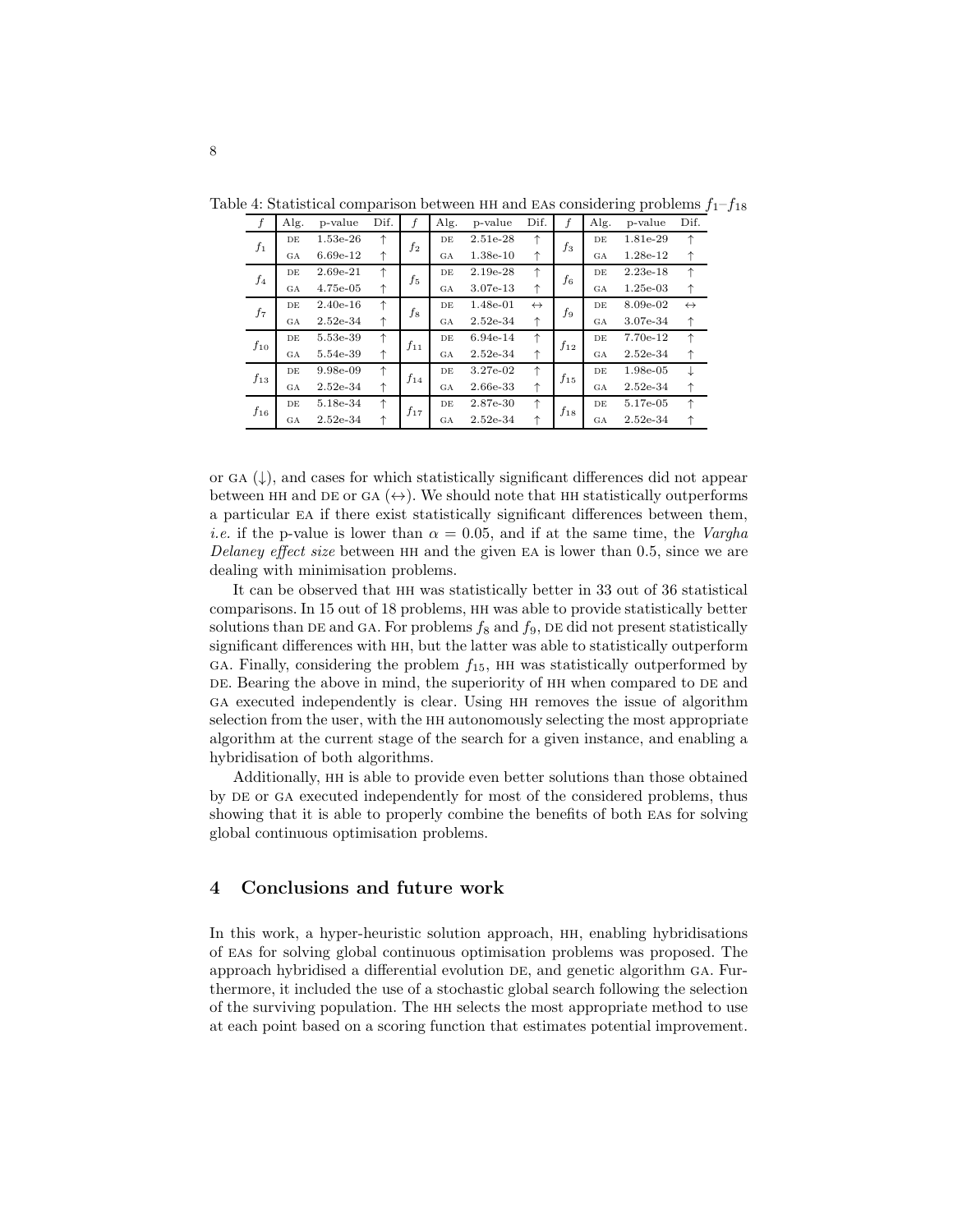The method is evaluated using a set of continuous optimisation problems proposed for the *Generalization-based Contest in Global Optimization* (GENOPT).

The computational results show that the use of our proposed hyper-heuristic framework leads to an overall enhancement when compared to the evolutionary algorithms executed in isolation. This highlights the capability of hh for switching the best evolutionary algorithm along the search. Moreover, in the majority of the cases, the improvement exhibited by hh goes further the best performing ea for each given problem, suggesting its use instead of using the embedded methods independently. Finally, it is worth mentioning that the high performance of our hybridisation through hh was recognised with two out of the three prizes available at the GENOPT.

On the basis of the findings presented in this paper, the next stage of our research will be focused on extending the numerical experimentation including the assessment of the different parameters of hh and its integrated eas, as well as studying the performance of hh with additional algorithms and/or problems. Another promising line of research would be to analyse the impact that different scoring functions have over the performance of the whole optimisation scheme.

## <span id="page-8-0"></span>References

- 1. Bingül, Z., Karahan, O.: A Fuzzy Logic Controller tuned with PSO for 2 DOF robot trajectory control. Expert Systems with Applications 38(1), 1017–1031 (2011)
- <span id="page-8-5"></span>2. Burke, E.K., Gendreau, M., Hyde, M., Kendall, G., Ochoa, G., Ozcan, E., Qu, R.: Hyper-heuristics: A survey of the state of the art. Journal of the Operational Research Society 64(12), 1695–1724 (Dec 2013)
- <span id="page-8-6"></span>3. Burke, E., Kendall, G., Newall, J., Hart, E., Ross, P., Schulenburg, S.: Hyperheuristics: An emerging direction in modern search technology. In: Glover, F., Kochenberger, G.A. (eds.) Handbook of Metaheuristics, International Series in Operations Research & Management Science, vol. 57, pp. 457–474. Springer US (2003)
- <span id="page-8-4"></span>4. Das, S., Mullick, S.S., Suganthan, P.: Recent advances in differential evolution – An updated survey. Swarm and Evolutionary Computation 27, 1 – 30 (2016)
- <span id="page-8-2"></span>5. Dasgupta, D., Michalewicz, Z.: Evolutionary algorithms in engineering applications. Springer Science & Business Media (2013)
- <span id="page-8-8"></span>6. Deb, K., Agrawal, R.B.: Simulated binary crossover for continuous search space. Complex Systems 9, 115–148 (1995)
- <span id="page-8-1"></span>7. Di Pillo, G., Lucidi, S., Rinaldi, F.: A derivative-free algorithm for constrained global optimization based on exact penalty functions. Journal of Optimization Theory and Applications 164(3), 862–882 (2015)
- <span id="page-8-7"></span>8. Eiben, A.E., Smith, J.E.: Introduction to Evolutionary Computing. Springer Berlin Heidelberg, Berlin, Heidelberg (2015)
- <span id="page-8-10"></span>9. Gaviano, M., Kvasov, D.E., Lera, D., Sergeyev, Y.D.: Algorithm 829: Software for generation of classes of test functions with known local and global minima for global optimization. ACM Trans. Math. Softw. 29(4), 469–480 (Dec 2003)
- <span id="page-8-3"></span>10. Goldberg, D.E.: Genetic Algorithms in Search, Optimization and Machine Learning. Addison-Wesley Publishing Company, Reading, Massachusetts (1989)
- <span id="page-8-9"></span>11. Guo, Z., Liu, G., Li, D., Wang, S.: Self-adaptive differential evolution with global neighborhood search. Soft Computing pp. 1–10 (2016)